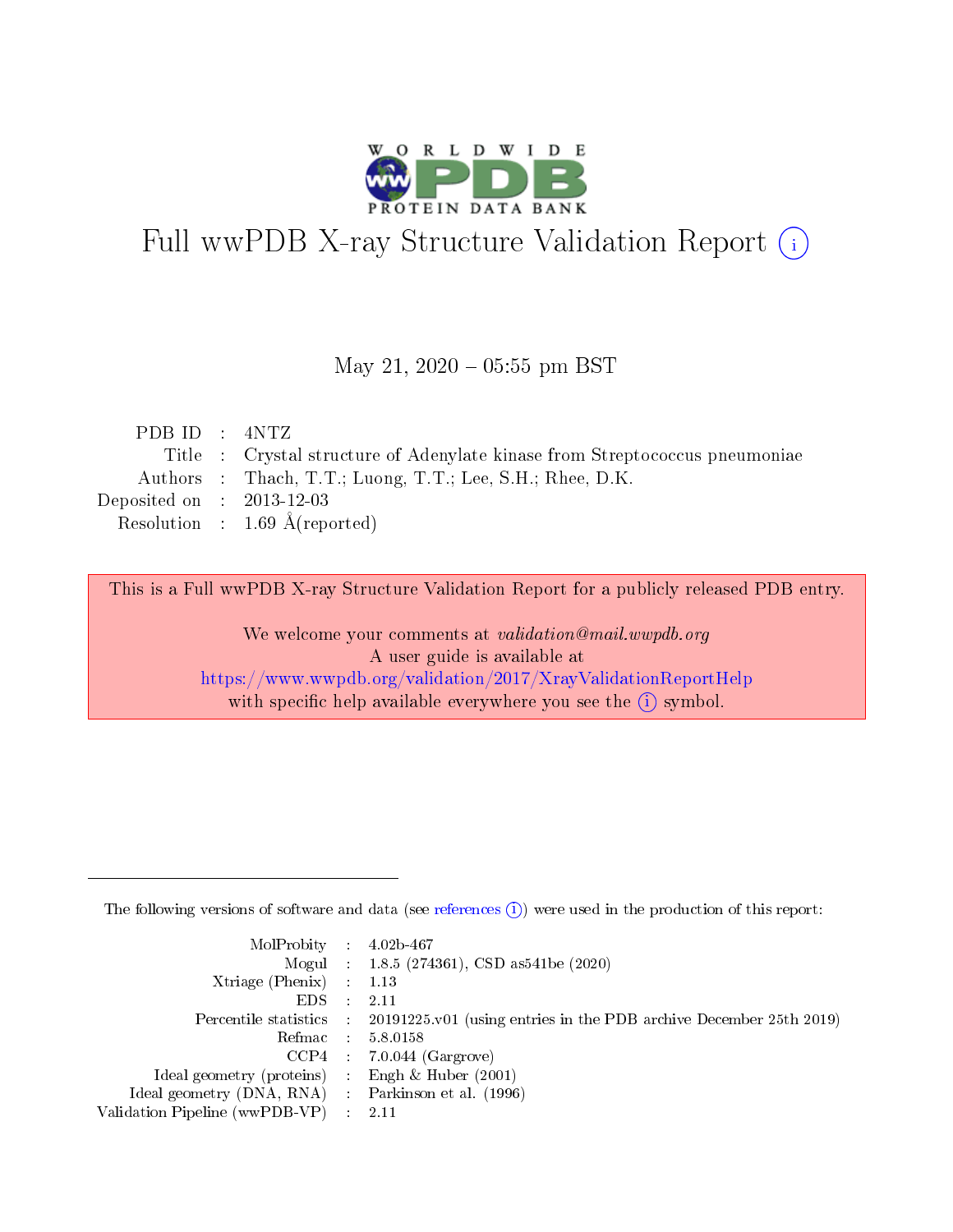# 1 [O](https://www.wwpdb.org/validation/2017/XrayValidationReportHelp#overall_quality)verall quality at a glance  $(i)$

The following experimental techniques were used to determine the structure: X-RAY DIFFRACTION

The reported resolution of this entry is 1.69 Å.

Percentile scores (ranging between 0-100) for global validation metrics of the entry are shown in the following graphic. The table shows the number of entries on which the scores are based.



| Metric                | Whole archive<br>$(\#\text{Entries})$ | Similar resolution<br>$(\#\text{Entries}, \text{resolution range}(\text{\AA}))$ |  |  |
|-----------------------|---------------------------------------|---------------------------------------------------------------------------------|--|--|
| $R_{free}$            | 130704                                | $4298(1.70-1.70)$                                                               |  |  |
| Clashscore            | 141614                                | $4695(1.70-1.70)$                                                               |  |  |
| Ramachandran outliers | 138981                                | $\overline{4610}(1.70-1.70)$                                                    |  |  |
| Sidechain outliers    | 138945                                | $4610(1.70-1.70)$                                                               |  |  |
| RSRZ outliers         | 127900                                | $4222(1.70-1.70)$                                                               |  |  |

The table below summarises the geometric issues observed across the polymeric chains and their fit to the electron density. The red, orange, yellow and green segments on the lower bar indicate the fraction of residues that contain outliers for  $>=3, 2, 1$  and 0 types of geometric quality criteria respectively. A grey segment represents the fraction of residues that are not modelled. The numeric value for each fraction is indicated below the corresponding segment, with a dot representing fractions  $\epsilon=5\%$  The upper red bar (where present) indicates the fraction of residues that have poor fit to the electron density. The numeric value is given above the bar.

| Mol | $\cap$ hain | Length      | Quality of chain |     |          |  |  |  |  |
|-----|-------------|-------------|------------------|-----|----------|--|--|--|--|
|     |             |             | $2\%$            |     |          |  |  |  |  |
|     |             | 217<br>21 L | 82%              | 13% | $\cdots$ |  |  |  |  |

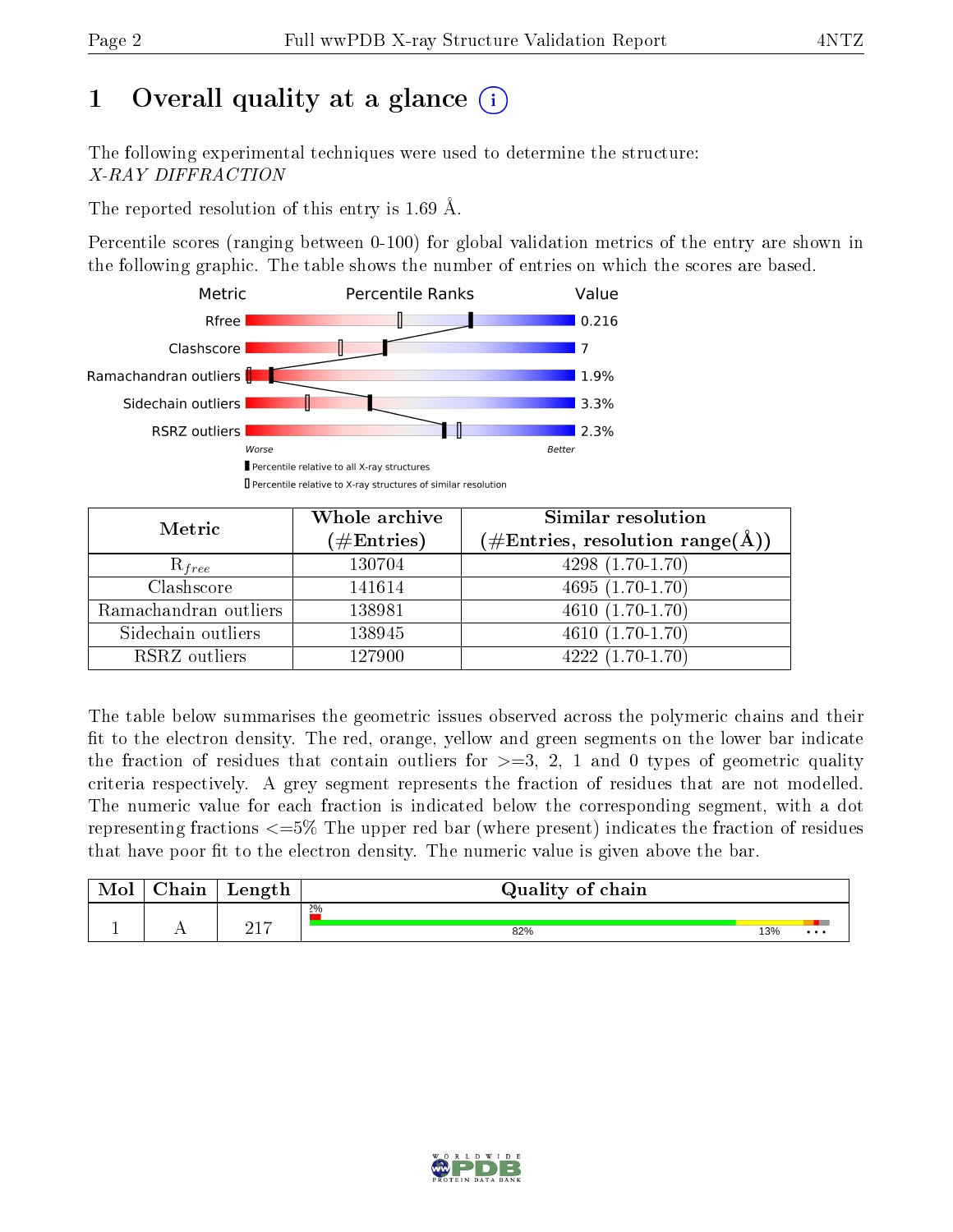# 2 Entry composition (i)

There are 3 unique types of molecules in this entry. The entry contains 2035 atoms, of which 0 are hydrogens and 0 are deuteriums.

In the tables below, the ZeroOcc column contains the number of atoms modelled with zero occupancy, the AltConf column contains the number of residues with at least one atom in alternate conformation and the Trace column contains the number of residues modelled with at most 2 atoms.

• Molecule 1 is a protein called Adenylate kinase.

| ${\rm Chain}$ | Residues | Atoms        |      |     | ⊢ZeroOcc∣ | $\mid$ AltConf $\mid$ | Trace |  |  |
|---------------|----------|--------------|------|-----|-----------|-----------------------|-------|--|--|
|               | 213      | <b>Total</b> |      |     |           |                       |       |  |  |
|               |          | 1674         | 1051 | 289 | 329       |                       |       |  |  |

There are 5 discrepancies between the modelled and reference sequences:

|      | Chain   Residue   Modelled   Actual |                      | Comment                          | Reference |
|------|-------------------------------------|----------------------|----------------------------------|-----------|
| $-4$ | <b>GLY</b>                          | $\sim 100$ m $^{-1}$ | EXPRESSION TAG   UNP Q04ML5      |           |
| $-3$ | -ALA                                |                      | EXPRESSION TAG   UNP Q04ML5      |           |
| $-2$ | <b>MET</b>                          | $\sim$               | <b>EXPRESSION TAG UNP Q04ML5</b> |           |
| $-1$ | GLY                                 | $\sim$               | EXPRESSION TAG UNP Q04ML5        |           |
|      | SER.                                |                      | <b>EXPRESSION TAG</b> UNP Q04ML5 |           |

• Molecule 2 is SULFATE ION (three-letter code: SO4) (formula: O<sub>4</sub>S).



|  | $Mol$   Chain   Residues | Atoms | $ZeroOcc$   AltConf |  |
|--|--------------------------|-------|---------------------|--|
|  |                          | Total |                     |  |

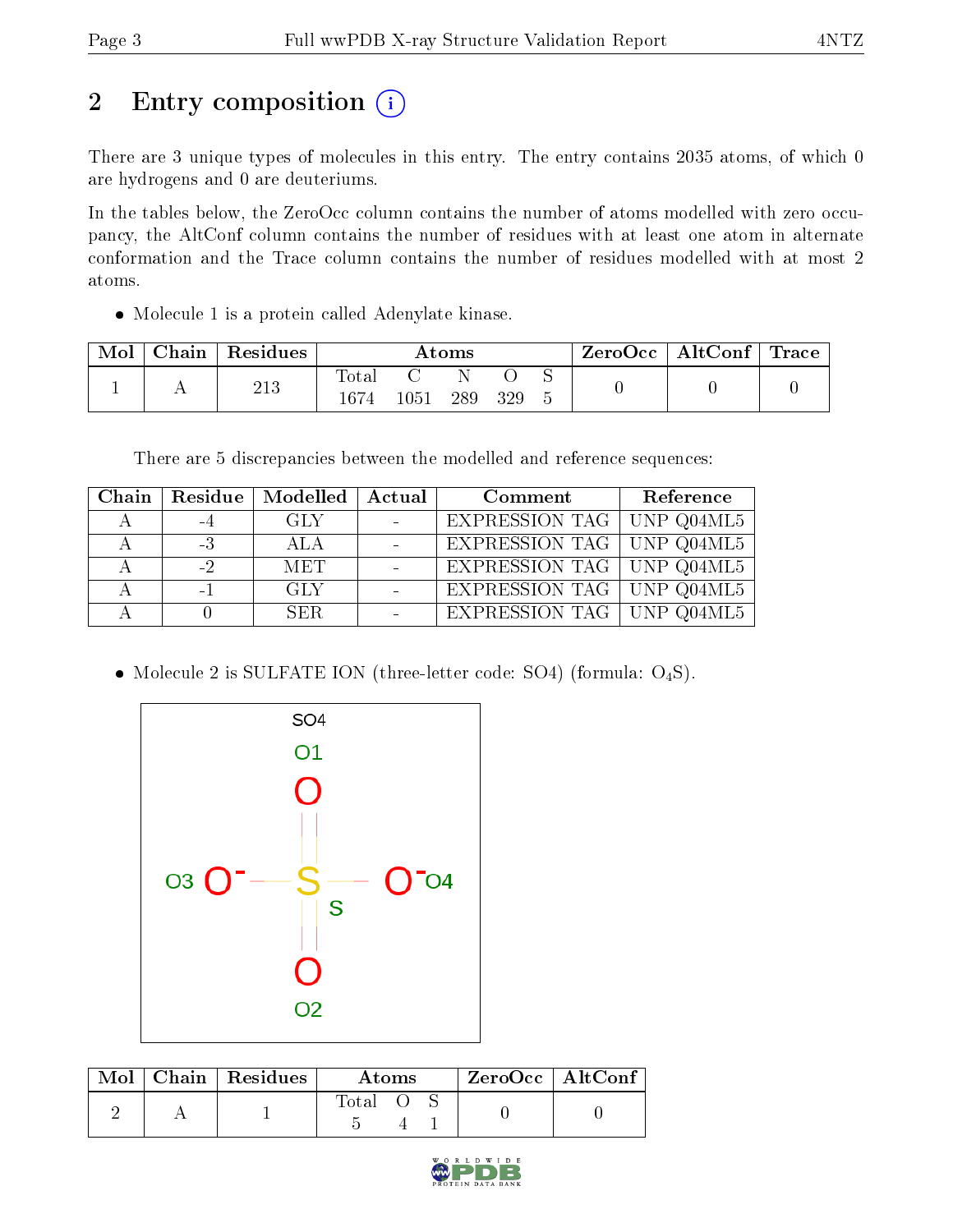$\bullet\,$  Molecule 3 is water.

|  | $\text{Mol}$   Chain   Residues | Atoms               | $ZeroOcc \mid AltConf \mid$ |  |
|--|---------------------------------|---------------------|-----------------------------|--|
|  | $356\,$                         | Total<br>356<br>356 |                             |  |

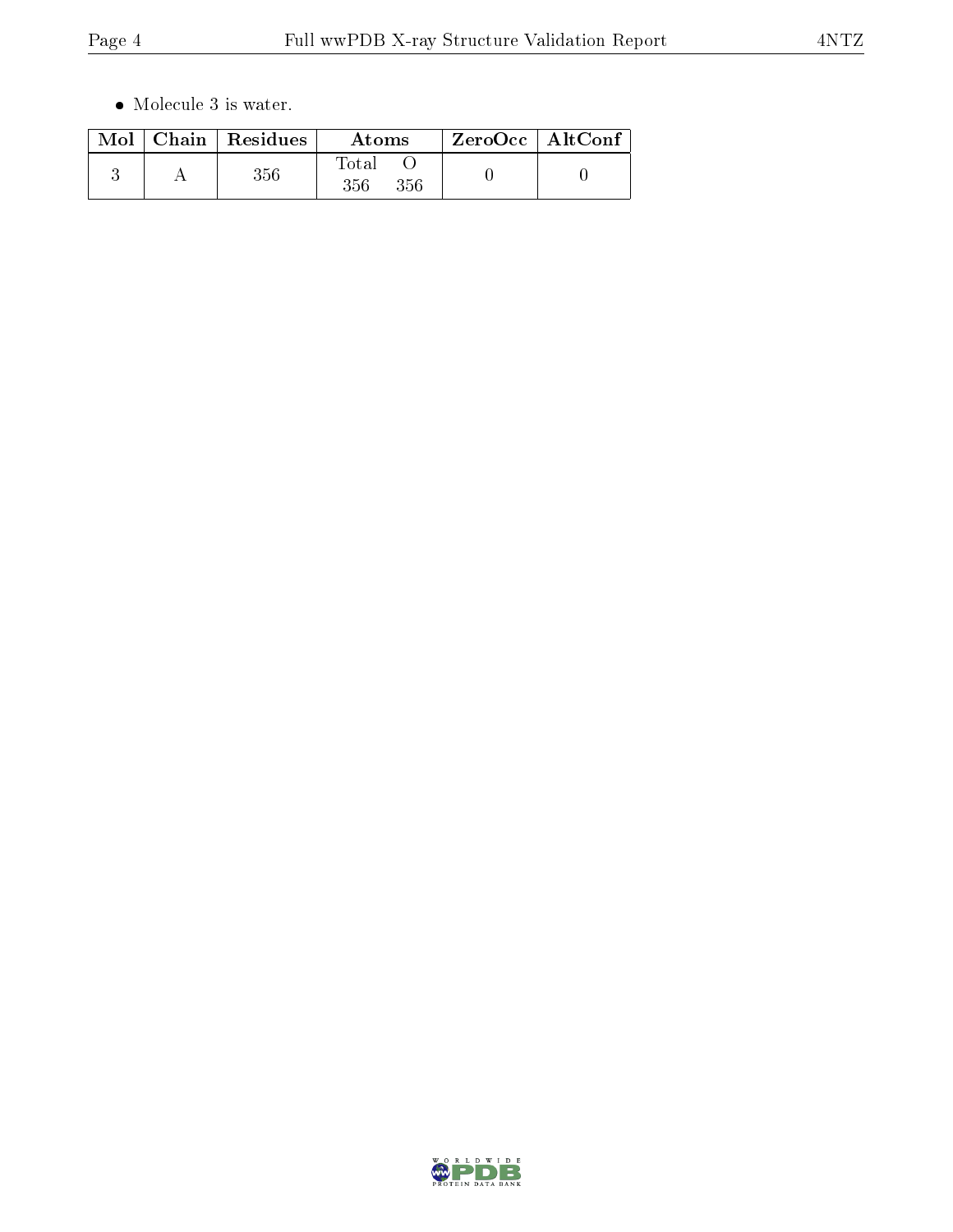## 3 Residue-property plots  $(i)$

These plots are drawn for all protein, RNA and DNA chains in the entry. The first graphic for a chain summarises the proportions of the various outlier classes displayed in the second graphic. The second graphic shows the sequence view annotated by issues in geometry and electron density. Residues are color-coded according to the number of geometric quality criteria for which they contain at least one outlier: green  $= 0$ , yellow  $= 1$ , orange  $= 2$  and red  $= 3$  or more. A red dot above a residue indicates a poor fit to the electron density (RSRZ  $> 2$ ). Stretches of 2 or more consecutive residues without any outlier are shown as a green connector. Residues present in the sample, but not in the model, are shown in grey.



• Molecule 1: Adenylate kinase

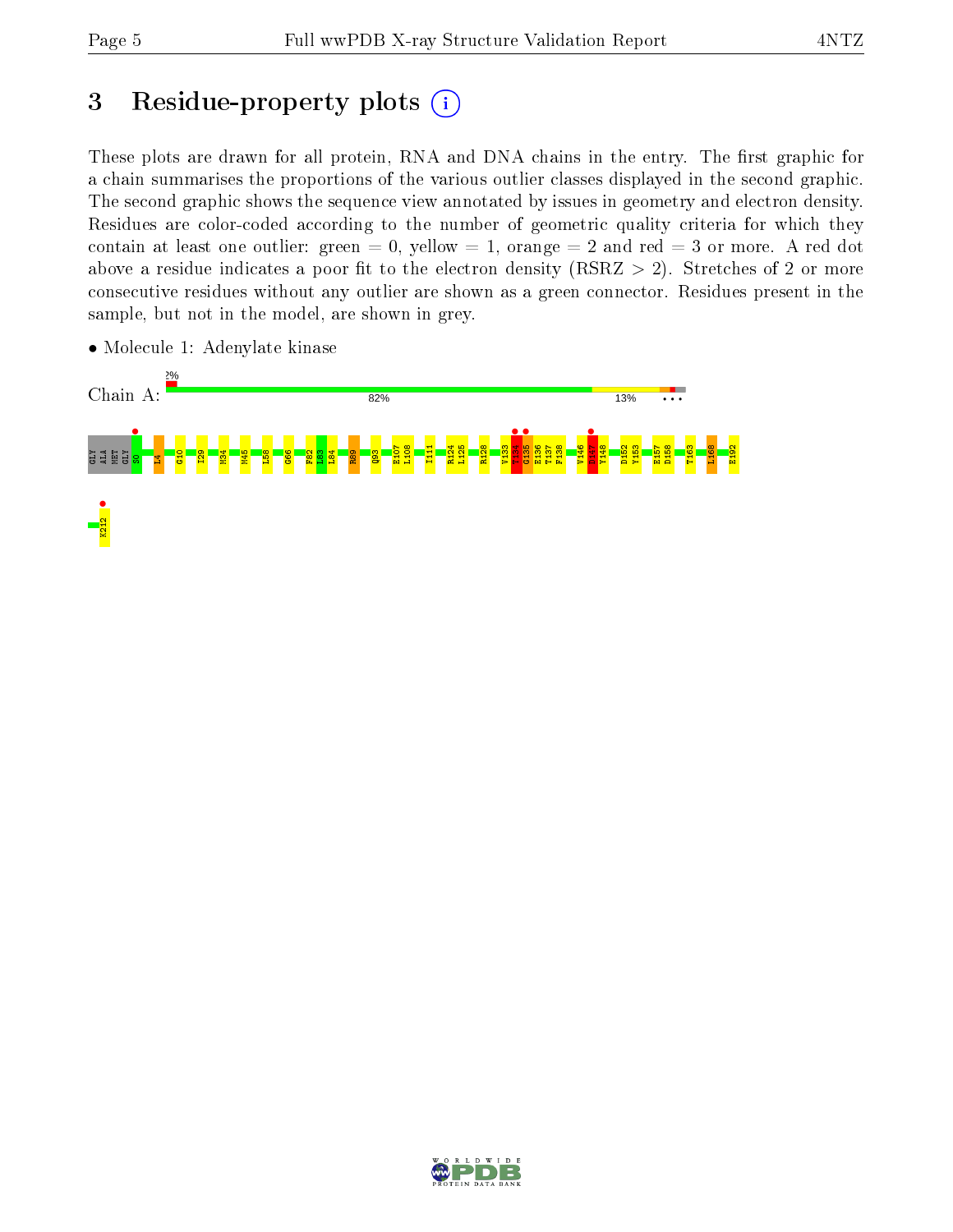# 4 Data and refinement statistics  $(i)$

| Property                                                   | Value                                              | Source     |
|------------------------------------------------------------|----------------------------------------------------|------------|
| Space group                                                | P 1 21 1                                           | Depositor  |
| Cell constants                                             | $53.70\text{\AA}$<br>50.87Å<br>44.22Å              |            |
| a, b, c, $\alpha$ , $\beta$ , $\gamma$                     | $114.46^{\circ}$<br>$90.00^\circ$<br>$90.00^\circ$ | Depositor  |
| Resolution $(A)$                                           | 25.05<br>$-1.69$                                   | Depositor  |
|                                                            | 25.05<br>$-1.69$                                   | <b>EDS</b> |
| % Data completeness                                        | $97.7(25.05-1.69)$                                 | Depositor  |
| (in resolution range)                                      | $97.4(25.05-1.69)$                                 | <b>EDS</b> |
| $\mathrm{R}_{merge}$                                       | 0.05                                               | Depositor  |
| $\mathrm{R}_{sym}$                                         | (Not available)                                    | Depositor  |
| $\langle I/\sigma(I) \rangle^{-1}$                         | $\overline{6.15}$ (at 1.69Å)                       | Xtriage    |
| Refinement program                                         | REFMAC, PHENIX 1.7.2_869                           | Depositor  |
|                                                            | 0.184, 0.222                                       | Depositor  |
| $R, R_{free}$                                              | 0.184,<br>0.216                                    | DCC        |
| $R_{free}$ test set                                        | $1225$ reflections $(5.12\%)$                      | wwPDB-VP   |
| Wilson B-factor $(A^2)$                                    | 12.1                                               | Xtriage    |
| Anisotropy                                                 | 0.357                                              | Xtriage    |
| Bulk solvent $k_{sol}$ (e/Å <sup>3</sup> ), $B_{sol}(A^2)$ | 0.40, 54.5                                         | <b>EDS</b> |
| $\overline{L-test for}$ twinning <sup>2</sup>              | $< L >$ = 0.49, $< L^2 >$ = 0.32                   | Xtriage    |
| Estimated twinning fraction                                | $\overline{0.0}23$ for h,-k,-h-l                   | Xtriage    |
| $F_o, F_c$ correlation                                     | 0.94                                               | <b>EDS</b> |
| Total number of atoms                                      | 2035                                               | wwPDB-VP   |
| Average B, all atoms $(A^2)$                               | 14.0                                               | wwPDB-VP   |

Xtriage's analysis on translational NCS is as follows: The largest off-origin peak in the Patterson function is  $8.64\%$  of the height of the origin peak. No significant pseudotranslation is detected.

<sup>&</sup>lt;sup>2</sup>Theoretical values of  $\langle |L| \rangle$ ,  $\langle L^2 \rangle$  for acentric reflections are 0.5, 0.333 respectively for untwinned datasets, and 0.375, 0.2 for perfectly twinned datasets.



<span id="page-5-1"></span><span id="page-5-0"></span><sup>1</sup> Intensities estimated from amplitudes.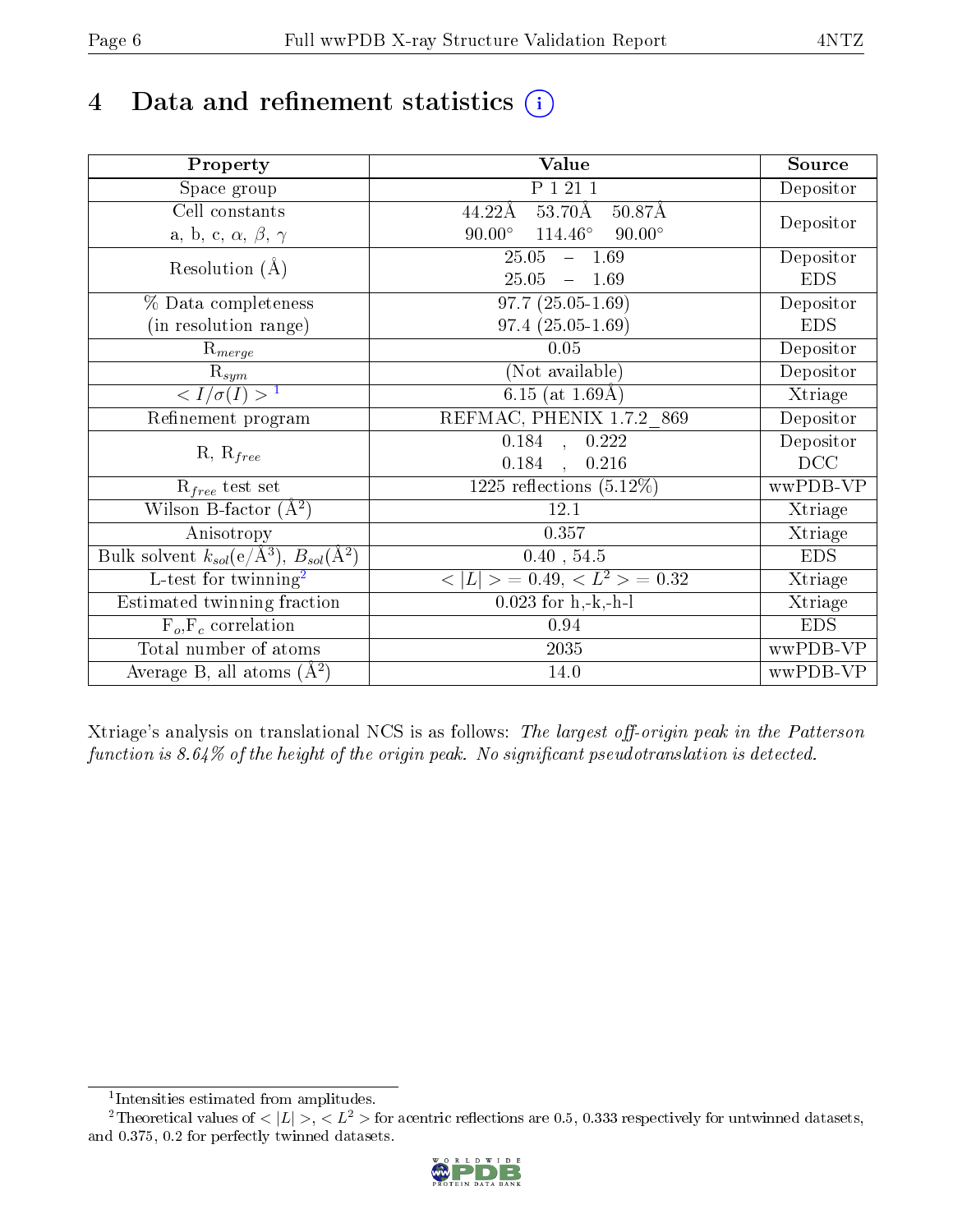# 5 Model quality  $(i)$

### 5.1 Standard geometry  $(i)$

Bond lengths and bond angles in the following residue types are not validated in this section: SO4

The Z score for a bond length (or angle) is the number of standard deviations the observed value is removed from the expected value. A bond length (or angle) with  $|Z| > 5$  is considered an outlier worth inspection. RMSZ is the root-mean-square of all Z scores of the bond lengths (or angles).

| $Mol$   Chain |      | Bond lengths                            | Bond angles |                    |  |
|---------------|------|-----------------------------------------|-------------|--------------------|--|
|               |      | RMSZ $\mid \#  Z  > 5 \mid$ RMSZ $\mid$ |             | $\# Z  > 5$        |  |
|               | 0.87 | 0/1700                                  | 0.94        | $3/2296$ $(0.1\%)$ |  |

Chiral center outliers are detected by calculating the chiral volume of a chiral center and verifying if the center is modelled as a planar moiety or with the opposite hand.A planarity outlier is detected by checking planarity of atoms in a peptide group, atoms in a mainchain group or atoms of a sidechain that are expected to be planar.

|  | $\mid$ Mol $\mid$ Chain $\mid$ #Chirality outliers $\mid$ #Planarity outliers $\mid$ |
|--|--------------------------------------------------------------------------------------|
|  |                                                                                      |

There are no bond length outliers.

All (3) bond angle outliers are listed below:

| Mol | Chain | Res | Type        | Atoms        |      | Observed $(°)$ | $\text{Ideal}({}^o)$ |
|-----|-------|-----|-------------|--------------|------|----------------|----------------------|
|     |       | 89  | ${\rm ARG}$ | NE-CZ-NH1    | 7.26 | 123.93         | 120.30               |
|     |       | 124 | ARG         | $NE- CZ-NH2$ | -597 | -117.31        | 120.30               |
|     |       | 168 | LEU         | $CB-CG-CD1$  | 5.21 | 119.85         | 111 00               |

There are no chirality outliers.

All (3) planarity outliers are listed below:

| Mol | Chain | Res |            | Type   Group |
|-----|-------|-----|------------|--------------|
|     |       | 133 | <b>VAL</b> | Peptide      |
|     |       | 135 | GLY        | Peptide      |
|     |       | 146 | VAI        | Peptide      |

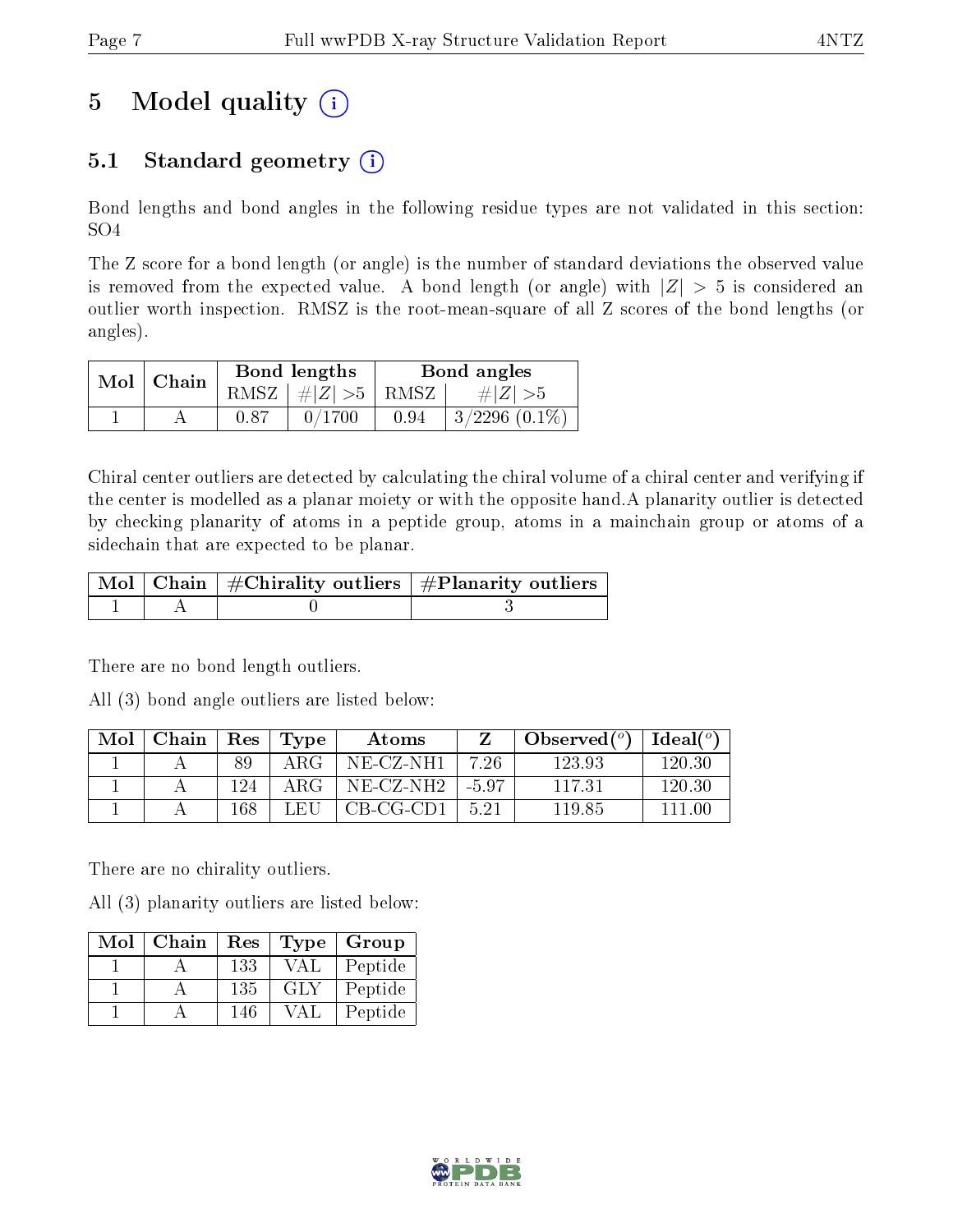### 5.2 Too-close contacts  $(i)$

In the following table, the Non-H and H(model) columns list the number of non-hydrogen atoms and hydrogen atoms in the chain respectively. The H(added) column lists the number of hydrogen atoms added and optimized by MolProbity. The Clashes column lists the number of clashes within the asymmetric unit, whereas Symm-Clashes lists symmetry related clashes.

| Mol |      |      |    | Chain   Non-H   H(model)   H(added)   Clashes   Symm-Clashes |
|-----|------|------|----|--------------------------------------------------------------|
|     | 1674 | 1670 | 23 |                                                              |
|     |      |      |    |                                                              |
|     | 356  |      |    |                                                              |
|     | 2035 | 167C |    |                                                              |

The all-atom clashscore is defined as the number of clashes found per 1000 atoms (including hydrogen atoms). The all-atom clashscore for this structure is 7.

All (23) close contacts within the same asymmetric unit are listed below, sorted by their clash magnitude.

| Atom-1                       | Atom-2               | Interatomic    | Clash         |
|------------------------------|----------------------|----------------|---------------|
|                              |                      | distance $(A)$ | overlap $(A)$ |
| 1: A:45:MET:SD               | 3:A:634:HOH:O        | 2.12           | 1.06          |
| 1: A: 157: GLU: OE2          | 3:A:580:HOH:O        | 2.02           | 0.78          |
| 1:A:147:ASP:HB2              | 3:A:522:HOH:O        | 1.90           | 0.71          |
| 1: A: 134: THR: O            | 3:A:568:HOH:O        | 2.11           | 0.68          |
| 1:A:128:ARG:NH1              | 3:A:509:HOH:O        | 2.09           | 0.68          |
| 1: A: 136: GLU:N             | 3: A:508:HOH:O       | 2.28           | 0.66          |
| $1:A:128:ARG:H\overline{D2}$ | 1: A: 137: THR: CG2  | 2.27           | 0.65          |
| 1:A:147:ASP:HB3              | 3:A:703:HOH:O        | 2.00           | 0.61          |
| 1:A:82:PHE:CD1               | 1:A:84:LEU:HD13      | 2.38           | 0.58          |
| 1: A: 192: GLU: HG3          | 3: A:695: HOH:O      | 2.03           | 0.58          |
| 1: A: 128: ARG: HD2          | 1: A:137:THR:HG23    | 1.86           | 0.57          |
| 1:A:10:GLY:HA3               | 1: A: 125: LEU: HD11 | 1.86           | 0.56          |
| 1:A:4:LEU:HD13               | 1:A:108:LEU:HD11     | 1.89           | 0.54          |
| 1:A:128:ARG:HD3              | 1:A:138:PHE:O        | 2.08           | 0.53          |
| 1:A:128:ARG:HH11             | 1: A: 137: THR: HG22 | 1.74           | 0.52          |
| 1:A:152:ASP:HB2              | 1: A: 153: TYR: CE2  | 2.46           | $0.50\,$      |
| 1: A:45: MET:CE              | 1: A:66: GLY:HA3     | 2.42           | $0.50\,$      |
| 1:A:4:LEU:HD12               | 1: A:84:LEU:HB2      | 1.96           | 0.47          |
| 1: A:29: ILE: CG2            | 1: A:34:MET:HG3      | 2.46           | 0.45          |
| 1: A: 158: ASP:HA            | 1: A: 163: THR: HG21 | 2.00           | 0.44          |
| 1: A:89: ARG: NH2            | 1: A:93: GLN: HE22   | 2.17           | 0.43          |
| 1:A:4:LEU:HB2                | 1:A:111:ILE:HG12     | 2.02           | 0.42          |
| 1: A: 107: GLU: HG2          | 3:A:727:HOH:O        | 2.20           | 0.41          |

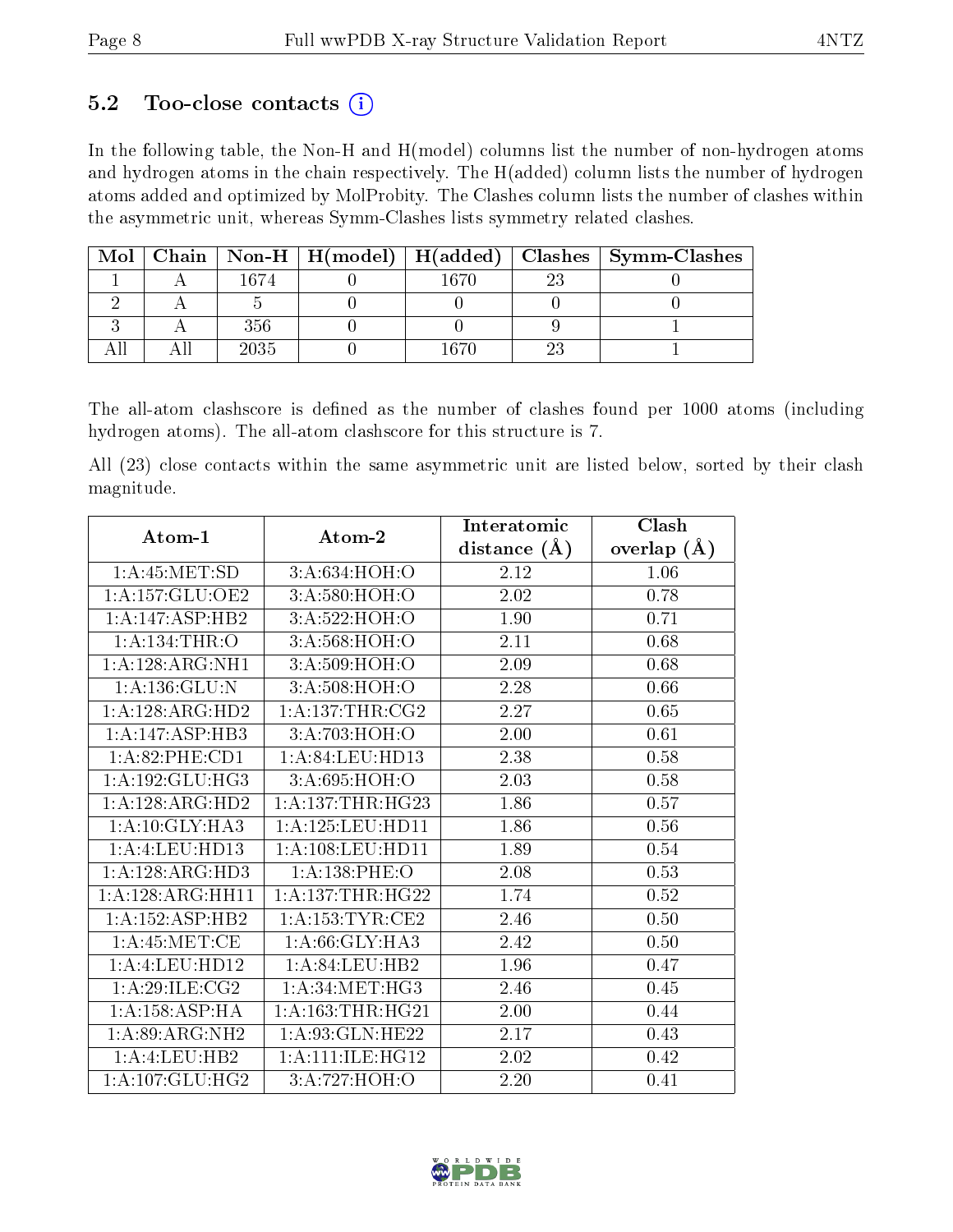All (1) symmetry-related close contacts are listed below. The label for Atom-2 includes the symmetry operator and encoded unit-cell translations to be applied.

| Atom-1 | Atom-2                                           | Interatomic<br>distance $(A)$ | Clash<br>overlap $(A)$ |
|--------|--------------------------------------------------|-------------------------------|------------------------|
|        | $+3:$ A:541:HOH:O $+3:$ A:728:HOH:O[1 $-$<br>455 | $2.10\,$                      | 0.10                   |

#### 5.3 Torsion angles  $(i)$

#### 5.3.1 Protein backbone  $(i)$

In the following table, the Percentiles column shows the percent Ramachandran outliers of the chain as a percentile score with respect to all X-ray entries followed by that with respect to entries of similar resolution.

The Analysed column shows the number of residues for which the backbone conformation was analysed, and the total number of residues.

| Mol   Chain | Analysed                                  |  |          | Favoured   Allowed   Outliers   Percentiles |
|-------------|-------------------------------------------|--|----------|---------------------------------------------|
|             | $\mid$ 211/217 (97%)   205 (97%)   2 (1%) |  | $4(2\%)$ | $\boxed{8}$ $\boxed{1}$                     |

All (4) Ramachandran outliers are listed below:

| Mol | Chain | Res | Type |
|-----|-------|-----|------|
|     |       | 147 | A SP |
|     |       | 148 | TYR. |
|     |       | 135 | GLY  |
|     |       | 134 | THR  |

#### 5.3.2 Protein sidechains (i)

In the following table, the Percentiles column shows the percent sidechain outliers of the chain as a percentile score with respect to all X-ray entries followed by that with respect to entries of similar resolution.

The Analysed column shows the number of residues for which the sidechain conformation was analysed, and the total number of residues.

| Mol   Chain | Analysed                       |          | Rotameric   Outliers   Percentiles |  |
|-------------|--------------------------------|----------|------------------------------------|--|
|             | $182/183$ (100\%)   176 (97\%) | 6 $(3%)$ | 19<br>38                           |  |

All (6) residues with a non-rotameric sidechain are listed below:

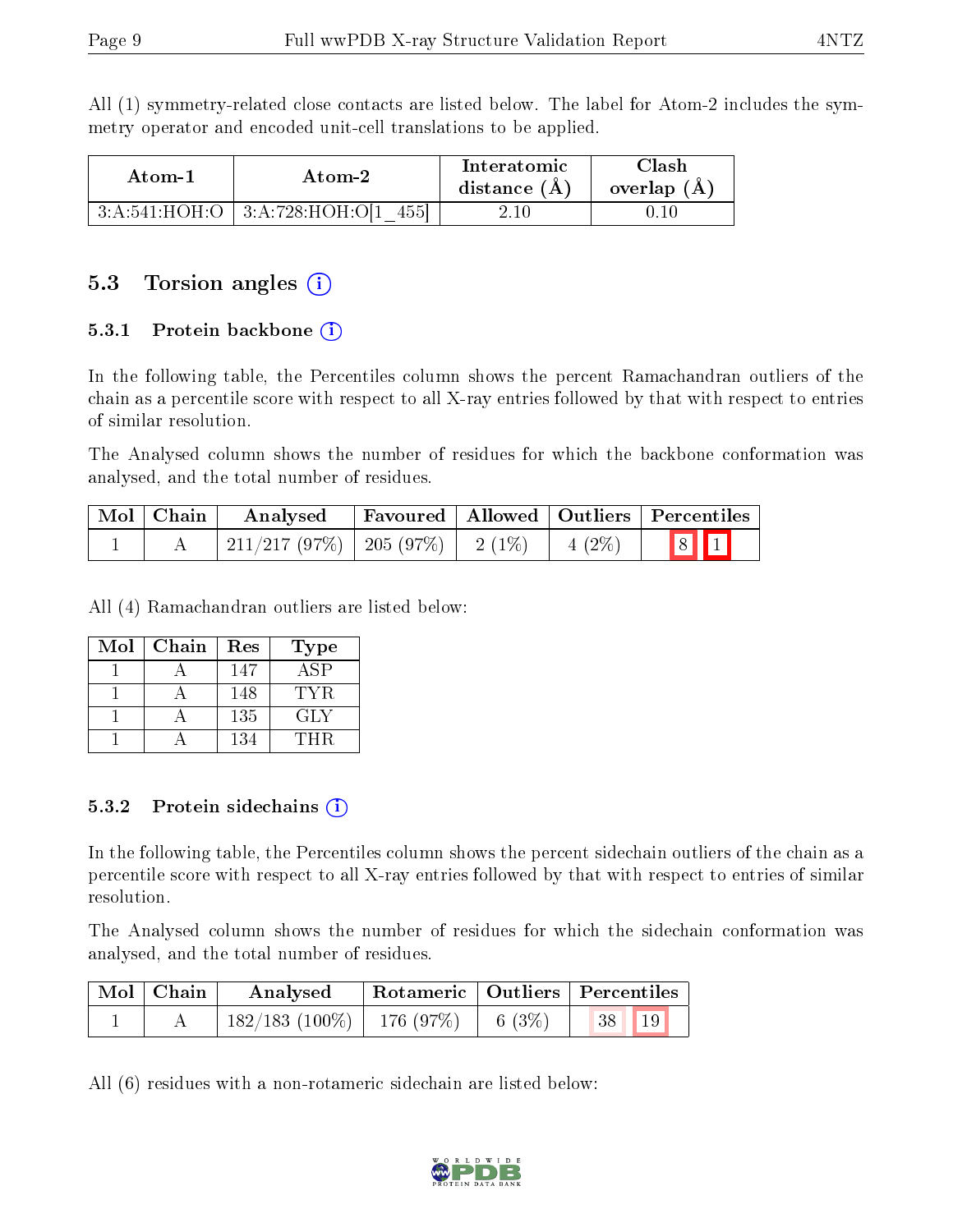| Mol | Chain | Res | <b>Type</b> |
|-----|-------|-----|-------------|
|     |       |     | LEU         |
|     |       | 58  | LEU         |
|     |       | 134 | <b>THR</b>  |
|     |       | 147 | <b>ASP</b>  |
|     |       | 168 | LEU         |
|     |       | 212 | LYS         |

Some sidechains can be flipped to improve hydrogen bonding and reduce clashes. All (1) such sidechains are listed below:

| Mol | Chain | $\pm$ Res $\pm$ | Type |
|-----|-------|-----------------|------|
|     |       |                 |      |

#### 5.3.3 RNA  $(i)$

There are no RNA molecules in this entry.

#### 5.4 Non-standard residues in protein, DNA, RNA chains  $(i)$

There are no non-standard protein/DNA/RNA residues in this entry.

#### 5.5 Carbohydrates  $(i)$

There are no carbohydrates in this entry.

### 5.6 Ligand geometry  $(i)$

1 ligand is modelled in this entry.

In the following table, the Counts columns list the number of bonds (or angles) for which Mogul statistics could be retrieved, the number of bonds (or angles) that are observed in the model and the number of bonds (or angles) that are defined in the Chemical Component Dictionary. The Link column lists molecule types, if any, to which the group is linked. The Z score for a bond length (or angle) is the number of standard deviations the observed value is removed from the expected value. A bond length (or angle) with  $|Z| > 2$  is considered an outlier worth inspection. RMSZ is the root-mean-square of all Z scores of the bond lengths (or angles).

| Mol |                                    |     | $\mid$ Res | $\mathbf{Link}^+$ | Bond lengths |                     | Bond angles             |       |          |  |
|-----|------------------------------------|-----|------------|-------------------|--------------|---------------------|-------------------------|-------|----------|--|
|     | $\vert$ Type $\vert$ Chain $\vert$ |     |            | Counts            | RMSZ         | $\perp$ # $ Z  > 2$ | Counts   RMSZ   $\# Z $ |       |          |  |
| ∼   | SO <sub>4</sub>                    | 4 L | 301        | $\blacksquare$    | $+ + + +$    | $0.40\,$            |                         | 6,6,6 | $0.34\,$ |  |

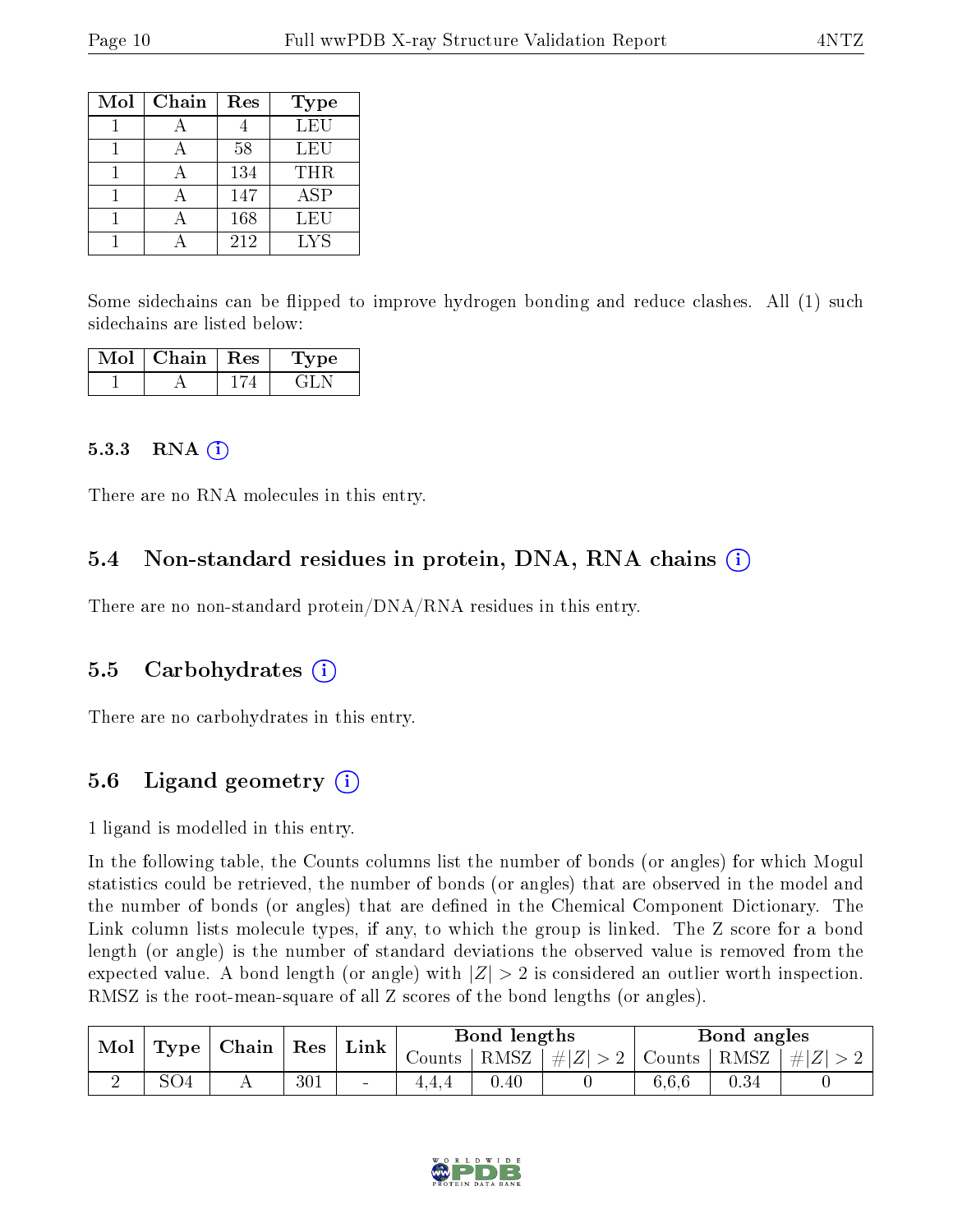There are no bond length outliers. There are no bond angle outliers. There are no chirality outliers. There are no torsion outliers. There are no ring outliers. No monomer is involved in short contacts.

### 5.7 [O](https://www.wwpdb.org/validation/2017/XrayValidationReportHelp#nonstandard_residues_and_ligands)ther polymers (i)

There are no such residues in this entry.

### 5.8 Polymer linkage issues (i)

There are no chain breaks in this entry.

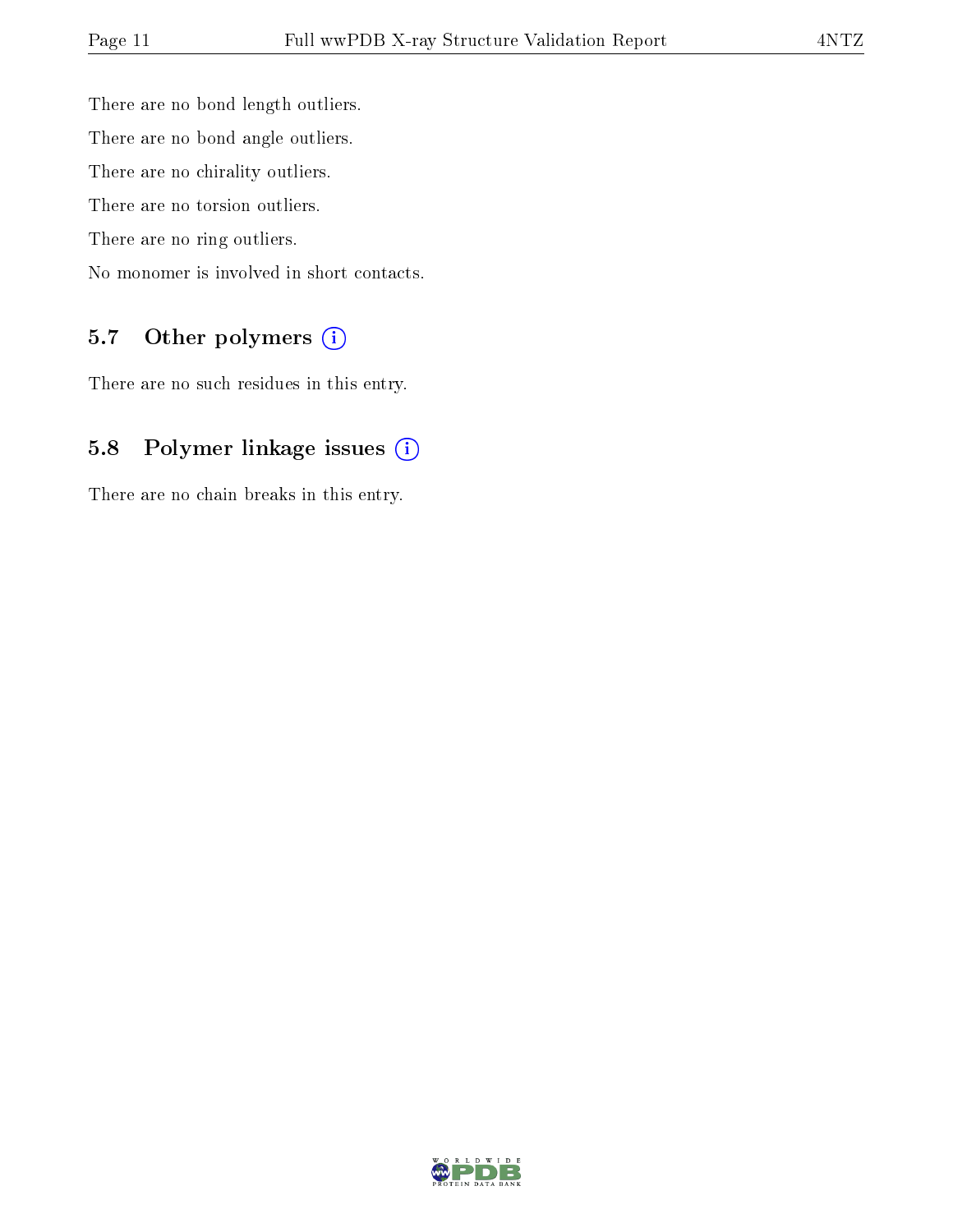## 6 Fit of model and data  $\left( \cdot \right)$

### 6.1 Protein, DNA and RNA chains (i)

In the following table, the column labelled  $#RSRZ>2'$  contains the number (and percentage) of RSRZ outliers, followed by percent RSRZ outliers for the chain as percentile scores relative to all X-ray entries and entries of similar resolution. The OWAB column contains the minimum, median,  $95<sup>th</sup>$  percentile and maximum values of the occupancy-weighted average B-factor per residue. The column labelled  $Q< 0.9$  lists the number of (and percentage) of residues with an average occupancy less than 0.9.

| Mol   Chain | $\vert$ Analysed $\vert$ <rsrz> <math>\vert</math></rsrz> |      | $\rm \#RSRZ{>}2$                                                                                 | $\vert$ OWAB( $\rm \AA^2)$ $\vert$ Q<0.9 $\vert$ |  |
|-------------|-----------------------------------------------------------|------|--------------------------------------------------------------------------------------------------|--------------------------------------------------|--|
|             | 213/217 (98\%)                                            | 0.09 | $\begin{array}{ c c c c c c c c } \hline 5 & 2\% & 60 & 65 & 7, 11, 23, 40 \ \hline \end{array}$ |                                                  |  |

All (5) RSRZ outliers are listed below:

| Mol | Chain | Res | <b>Type</b> | <b>RSRZ</b> |
|-----|-------|-----|-------------|-------------|
|     |       | 134 | <b>THR</b>  | 11.7        |
|     |       | 212 | <b>LYS</b>  | 8.5         |
|     |       | 135 | <b>GLY</b>  | 7.4         |
|     |       | 147 | <b>ASP</b>  | 4.5         |
|     |       |     | SER.        | 22          |

### 6.2 Non-standard residues in protein, DNA, RNA chains (i)

There are no non-standard protein/DNA/RNA residues in this entry.

#### 6.3 Carbohydrates (i)

There are no carbohydrates in this entry.

### 6.4 Ligands  $(i)$

In the following table, the Atoms column lists the number of modelled atoms in the group and the number defined in the chemical component dictionary. The B-factors column lists the minimum, median,  $95<sup>th</sup>$  percentile and maximum values of B factors of atoms in the group. The column labelled  $Q< 0.9$ ' lists the number of atoms with occupancy less than 0.9.

|       |                   |     |                                                                                    | $\vert$ Mol $\vert$ Type $\vert$ Chain $\vert$ Res $\vert$ Atoms $\vert$ RSCC $\vert$ RSR $\vert$ B-factors(A <sup>2</sup> ) $\vert$ Q<0.9 |  |
|-------|-------------------|-----|------------------------------------------------------------------------------------|--------------------------------------------------------------------------------------------------------------------------------------------|--|
| - SO4 | $\vert 301 \vert$ | 5/5 | $\begin{array}{ c c c c c c } \hline \text{0.98} & \text{0.08} \hline \end{array}$ | 14, 14, 17, 17                                                                                                                             |  |